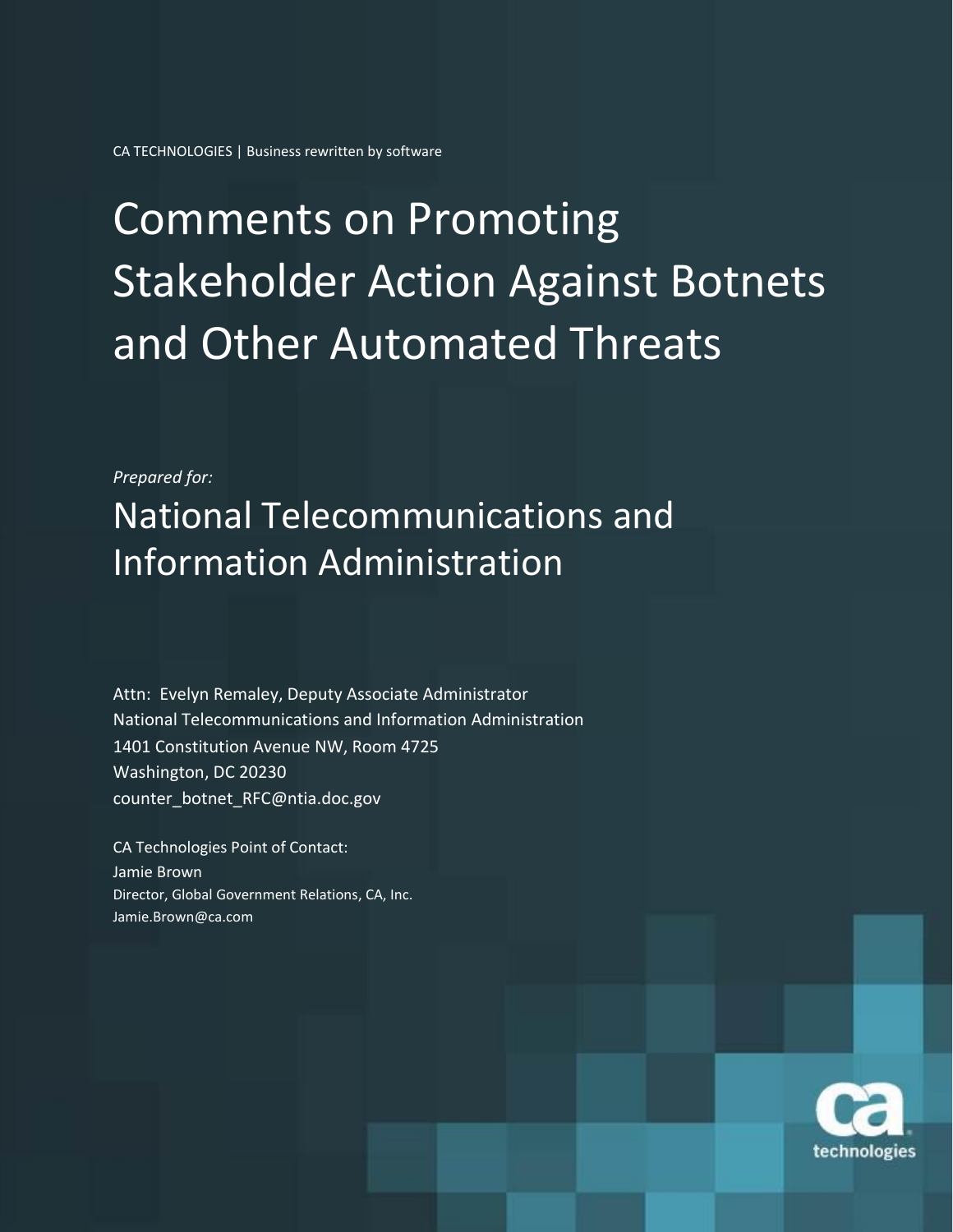## **Table of Contents**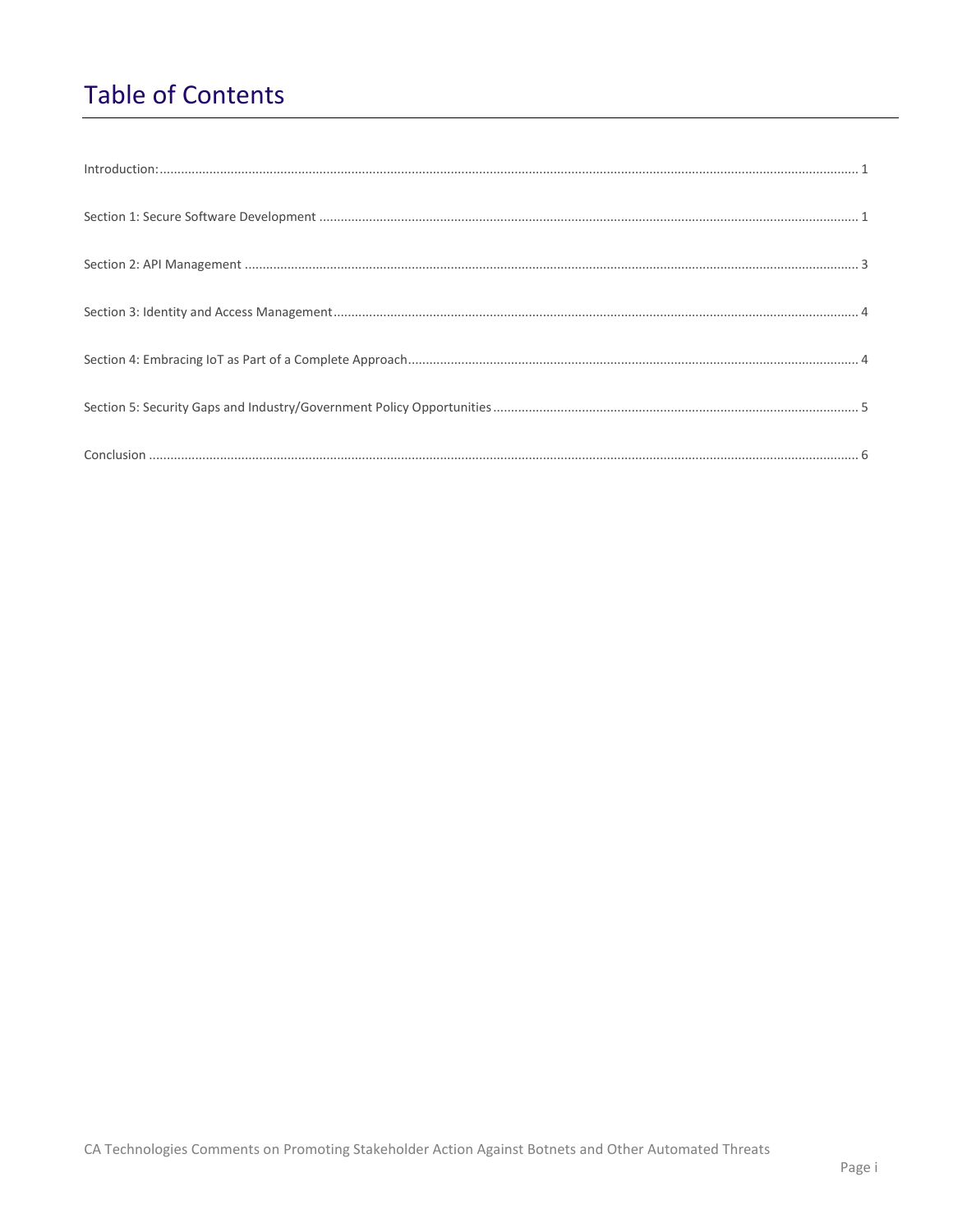

#### <span id="page-2-0"></span>Introduction

 $\overline{\phantom{a}}$ 

CA Technologies appreciates the opportunity to provide comments in response to the Request for Comment (RFC) issued by the National Telecommunications and Information Administration (NTIA) on June 13, 2017 regarding actions that can be taken to address automated and distributed attacks to the digital ecosystem as part of the activity directed by the President in Executive Order 13800, "Strengthening the Cybersecurity of Federal Networks and Critical Infrastructure." CA Technologies is a global leader in software solutions enabling customers to plan, develop, manage and secure applications and enterprise environments across distributed, cloud, mobile and mainframe platforms. A majority of the Global Fortune 500, as well as many government agencies around the world, rely on CA to help manage their increasingly dynamic and complex environments.

The RFC requests information on both attack mitigation and endpoint prevention. In this response, CA Technologies highlights the role software can play in both preventing and mitigating automated, distributed attacks. In addition, the response discusses industry best practices, identifies gaps that can be addressed, and provides policy recommendations.

#### <span id="page-2-1"></span>Section 1: Secure Software Development

Applications are increasingly integrated into our commercial and infrastructure processes to improve efficiencies. But this makes them a prime target for hackers. The global economy, critical infrastructure and government operations have increased their dependence on software.

The recent WannaCry and Petya ransomware attacks culminated in hundreds of hospitals, retail outlets and critical infrastructure being breached. They impacted commerce as well as patient care and innovation, demonstrating how an attack in the digital world can have an alarming and lasting impact on the physical world.

While the importance of software has increased, the way software is developed and deployed has continued to evolve. In addition to the importance applications play in our economy, contemporary application development methodologies like DevOps (combining development and operations practices) are increasing the speed and precision with which software is produced and deployed. The ability to create software that can resist modern forms of attack and exploits will be crucial to our ability to protect not just applications, but the social, economic and political processes that depend on that software.

CA Technologies recently acquired Veracode, a leading provider of application security solutions and services.

Data from Veracode's 2016 State of Software Security (SOSS) Report<sup>1</sup> demonstrate the pervasive risk of software security. For example, the frequent use of software components speeds up development, but also increases risk. In the past, vulnerabilities were isolated to the single application in which they resided, requiring hackers to create an exploit that targeted only one application. Today, the widespread use of components means a vulnerability in a single component can reach thousands of applications – so a hacker must only create one virus or program to

<sup>1</sup> <https://www.veracode.com/sites/default/files/Resources/Reports/state-of-software-security-volume-7-veracode-report.pdf>

CA Technologies Comments on Promoting Stakeholder Action Against Botnets and Other Automated Threats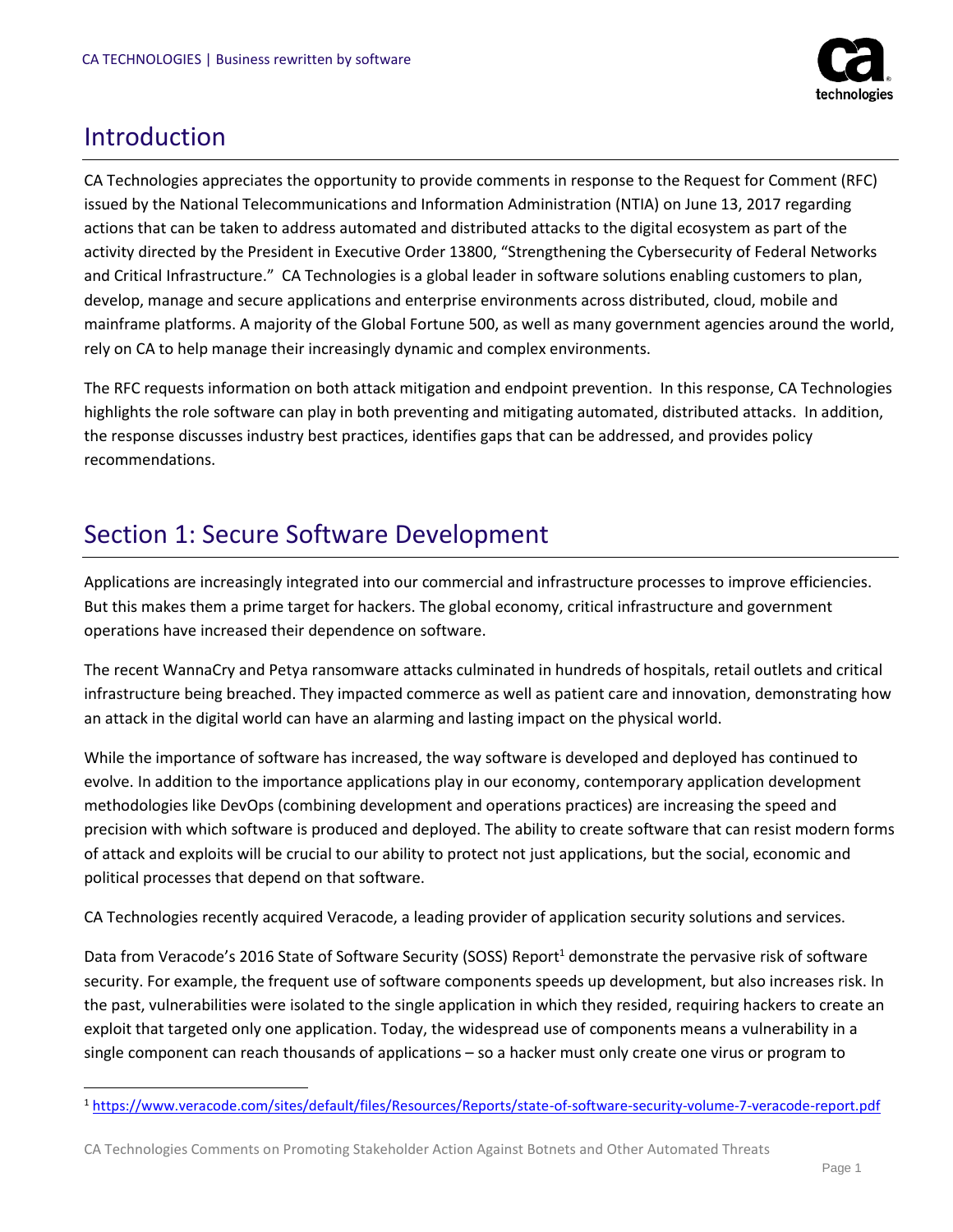

breach thousands of applications and potentially millions of companies. Examination by Veracode of a critical vulnerability in a single component found that the component and thus the vulnerability was present in more than 80,000 applications. These applications were then used by thousands of companies – all of them now exposed to hackers.

It isn't only components increasing risk. The SOSS Report also found that applications in industries including healthcare, tech and government institutions as well as financial institutions are not complying with commonly accepted security guidelines, as outlined by OWASP (Open Web Application Security Project).<sup>2</sup> The graph below shows the pass rates of applications tested for vulnerabilities broken out by industry.

| $\bullet$ % NOT PASSED $\bullet$ % PASS $\bullet$ % PASS 2015 |     |     |     |  |
|---------------------------------------------------------------|-----|-----|-----|--|
| <b>Other</b>                                                  | 59% | 40% | 30% |  |
| <b>Financial Services</b>                                     | 61% | 39% | 42% |  |
| <b>Manufacturing</b>                                          | 61% | 39% | 35% |  |
| <b>Government</b>                                             | 75% | 25% | 24% |  |
| <b>Retail and Hospitality</b>                                 | 62% | 38% | 30% |  |
| <b>Tech</b>                                                   | 62% | 38% | 32% |  |
| <b>Healthcare</b>                                             | 67% | 33% | 31% |  |

#### **OWASP policy compliance by industry vertical**

Much software remains insecure in part because many development teams view security as a separate function from software quality. Many organizations fail to integrate security methods into their development lifecycle.

Organizations that follow best practices make security an element of quality, conducting security testing and performing other secure development practices throughout the development lifecycle.

CA Technologies utilizes a secure software development lifecycle process to minimize vulnerabilities in its software. As part of this process, CA utilizes a mix of education, threat modeling, architectural risk assessment, code scanning and analysis, penetration testing, and continuous tracking of known vulnerabilities and attack vectors.

CA is a board member of SAFECode (the Software Assurance Forum for Excellence in Code)<sup>3</sup>, which is dedicated to increasing trust in information and communications technology products and services through the advancement of effective software assurance methods. SAFECode develops software assurance guidance publications available for free to the public, outlining software development best practices for developers and organizations. For instance, the SAFECode publication, "Fundamental Practices for Secure Software Development, 2<sup>nd</sup> Edition,"<sup>4</sup> is designed to help others in the industry initiate or improve their own software security programs and to encourage the industrywide adoption of fundamental secure development methods. Another SAFECode publication, "Principles for

 $\overline{\phantom{a}}$ 

<sup>2</sup> [https://www.owasp.org/index.php/Main\\_Page](https://www.owasp.org/index.php/Main_Page)

<sup>3</sup> <https://safecode.org/>

<sup>4</sup> [https://www.safecode.org/wp-content/uploads/2014/09/SAFECode\\_Dev\\_Practices0211.pdf](https://www.safecode.org/wp-content/uploads/2014/09/SAFECode_Dev_Practices0211.pdf)

CA Technologies Comments on Promoting Stakeholder Action Against Botnets and Other Automated Threats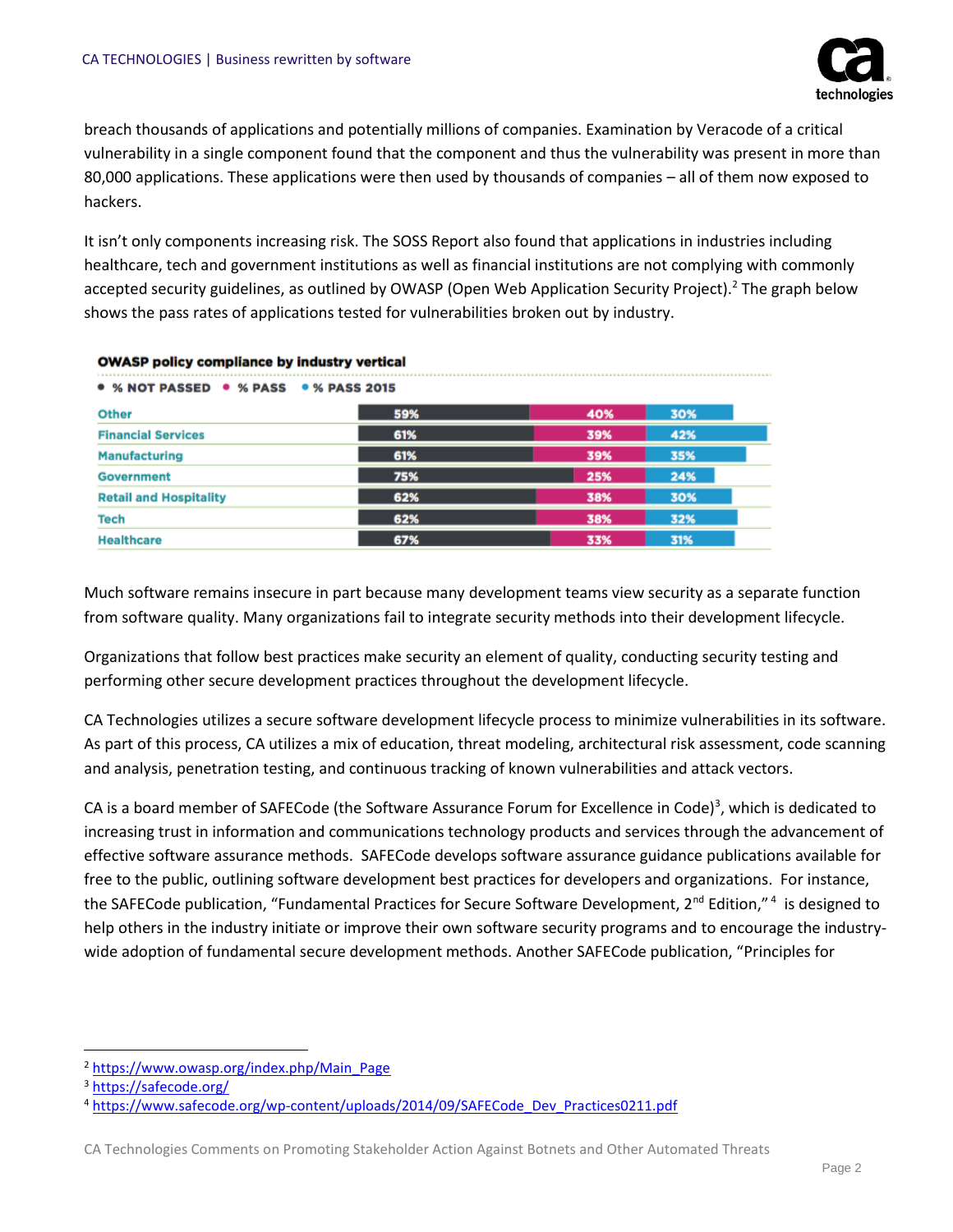

Software Assurance Assessment,"<sup>5</sup> helps software customers assess the software assurance practices of their suppliers.

SAFECode members have endorsed the following principles for promoting effective software security development practices:

- Software development is an organizational commitment and a holistic process;
- There is no one-size-fits-all approach to software assurance;
- Despite differences, common secure development practices shared across the industry have proven both practical and effective;
- Providing more transparency in software assurance processes and practices helps customers and other key stakeholders manage risk effectively;
- Contributing information about members' own security processes and practices supports SAFECode efforts to advance software assurance and positively impacts the security and reliability of the technology ecosystem; and
- Software assurance training should become a required part of any software engineering training program.<sup>6</sup>

#### <span id="page-4-0"></span>Section 2: API Management

Application Programming Interfaces (APIs) manage the connections between applications, data and devices. Broadly speaking, APIs make it possible for organizations to open their backend data and functionality for reuse in new application services. Organizations and governments that leverage open APIs can realize significant data-driven value creation. However, these APIs also represent significant attack vectors for malicious actors. Therefore, API security and management are key components of IoT and application security.

This need for strong security can conflict with a basic goal of API design—a well-designed API makes it easy for developers to create apps that provide seamless access to enterprise resources. Strong security is likely to impact this ease of access. Deploying security in a centralized API architecture (rather than in the API implementation) through an API Gateway will help mitigate this impact, as will enabling the use of flexible access management technologies like OAuth<sup>7</sup> and OpenID Connect.<sup>8</sup>

Automated client registration and secure channel creation requires no specific implementation of security protocols by the app developer, but results in an end-to-end protocol and data-level security posture. API management solutions can be configured to provide end-to-end security between the client and secure data (including dynamic secure data storage on mobile clients), as well as protecting against many web-based threats and OWASP vulnerabilities.

l <sup>5</sup> [https://www.safecode.org/publication/SAFECode\\_Principles\\_for\\_Software\\_Assurance\\_Assessment.pdf](https://www.safecode.org/publication/SAFECode_Principles_for_Software_Assurance_Assessment.pdf)

<sup>6</sup> <https://safecode.org/safecode-principles/>

<sup>7</sup> <https://oauth.net/>

<sup>8</sup> <http://openid.net/connect/>

CA Technologies Comments on Promoting Stakeholder Action Against Botnets and Other Automated Threats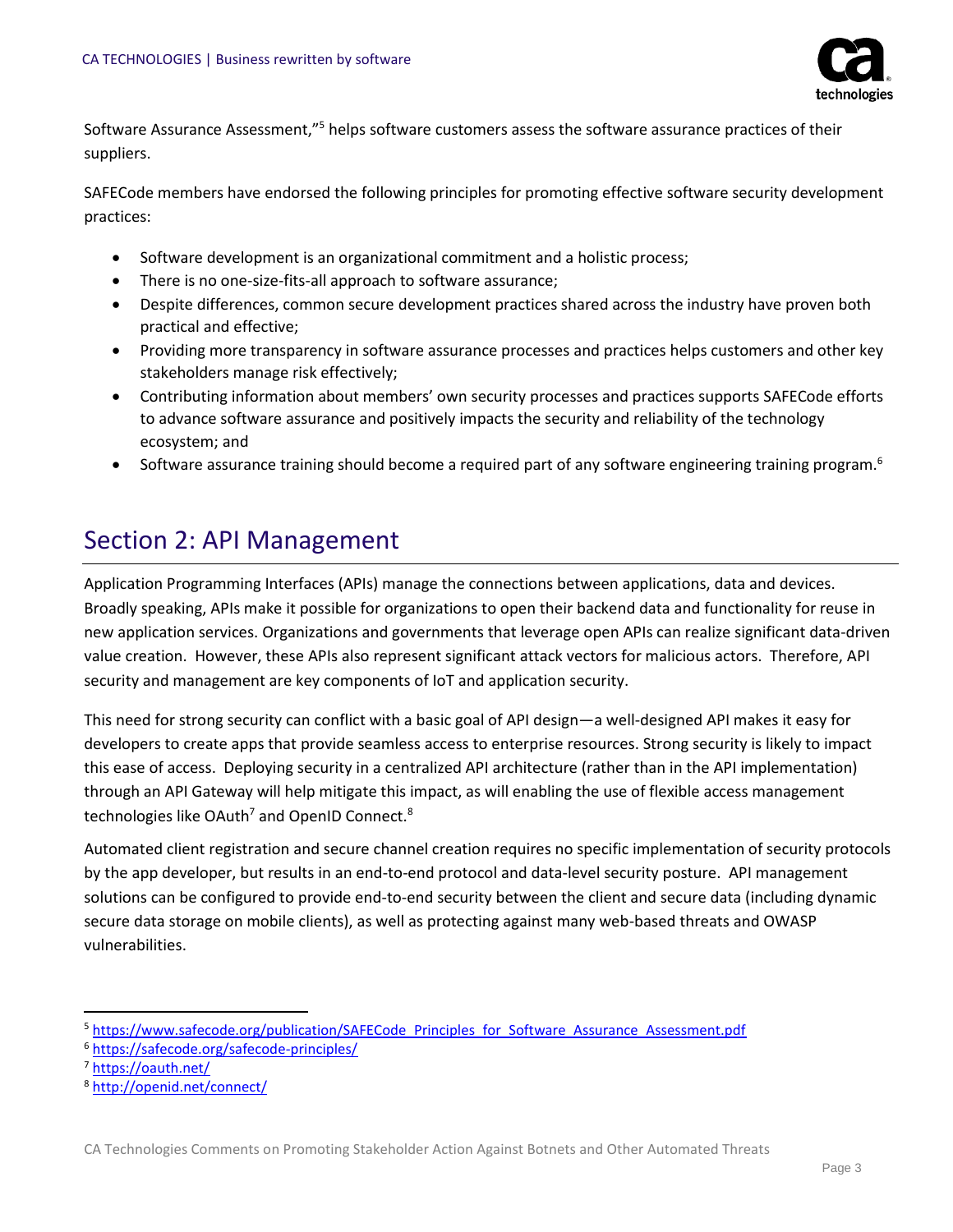

### Section 3: Identity and Access Management

Identities constitute the new security perimeter and are the single unifying control point across all apps, devices, data and users. Identity and access management software authenticates individuals and services and governs the actions they are permitted to take. API management software authenticates devices and data and is fundamental to securing the IoT. API management software also secures and protects the APIs themselves from threats, and ensures authorized access to the APIs by the approved apps and individuals.

The 2017 Verizon Data Breach Investigation Report<sup>9</sup> shows that 81 percent of all hacking-related breaches are caused by compromised password credentials. Adversaries gain access to credentials through phishing attacks and other methods, and continuously seek ways to heighten their privileges within an organization. Attackers who gain access to credentials of privileged users can perpetrate extremely harmful attacks against organizations that lack access management controls to mitigate the breadth and depth of these attacks.

Privileged Access Management solutions provide the visibility, monitoring and control needed for those users and accounts that have the 'keys to the kingdom.' One of the most important areas of IT risk relates to privileged users. Whether inadvertent or malicious, improper actions by privileged users can have disastrous effects on IT operations and the overall security and privacy of organizational assets and information. Therefore, it is essential that administrators be allowed to perform only those actions that are essential for their role—enabling "least privileged access" for reduced risk. This visibility provides insight on activity and works to prevent or flag anything unusual that indicates security risk. Further, organizations can leverage threat analytics to continuously assess risk and detect malicious activity though analysis of contextual and behavioral factors, such as geolocation and unusual administrative activities.

### Section 4: Embracing IoT as Part of a Complete Approach

Automated, distributed attacks will become an increasing challenge as the number, diversity and criticality of intelligent devices continue to increase. While the Internet of Things poses specific challenges for security, it's important to understand that these devices are part of a more complex system encompassing smart devices, mobile applications and back-end web services, often connected to multiple third-party providers who add value or unique services. As such, protecting IoT devices is best thought of as an extension of security practices for our 'existing' digital infrastructures. In fact, we can expect that not only will IoT devices continue to be co-opted and used as part of larger automated attacks, but that attacks on our existing digital infrastructures will increasingly be carried out with intelligent devices as the primary vector of access into our most critical digital systems. In this regard, the three domains of security discussed above gain increasing importance:

• Secure Software: IoT devices will remain difficult to patch or upgrade with any degree of consistency, meaning the quality and security of the software that runs them should be ensured from 'first ship'. Since it is difficult to patch or upgrade many IoT devices, it is important to implement 'secure by default' settings,

 $\overline{\phantom{a}}$ 

<sup>9</sup> http://www.verizon[enterprise.com/verizon-insights-lab/dbir/2017/](http://www.verizonenterprise.com/verizon-insights-lab/dbir/2017/)

CA Technologies Comments on Promoting Stakeholder Action Against Botnets and Other Automated Threats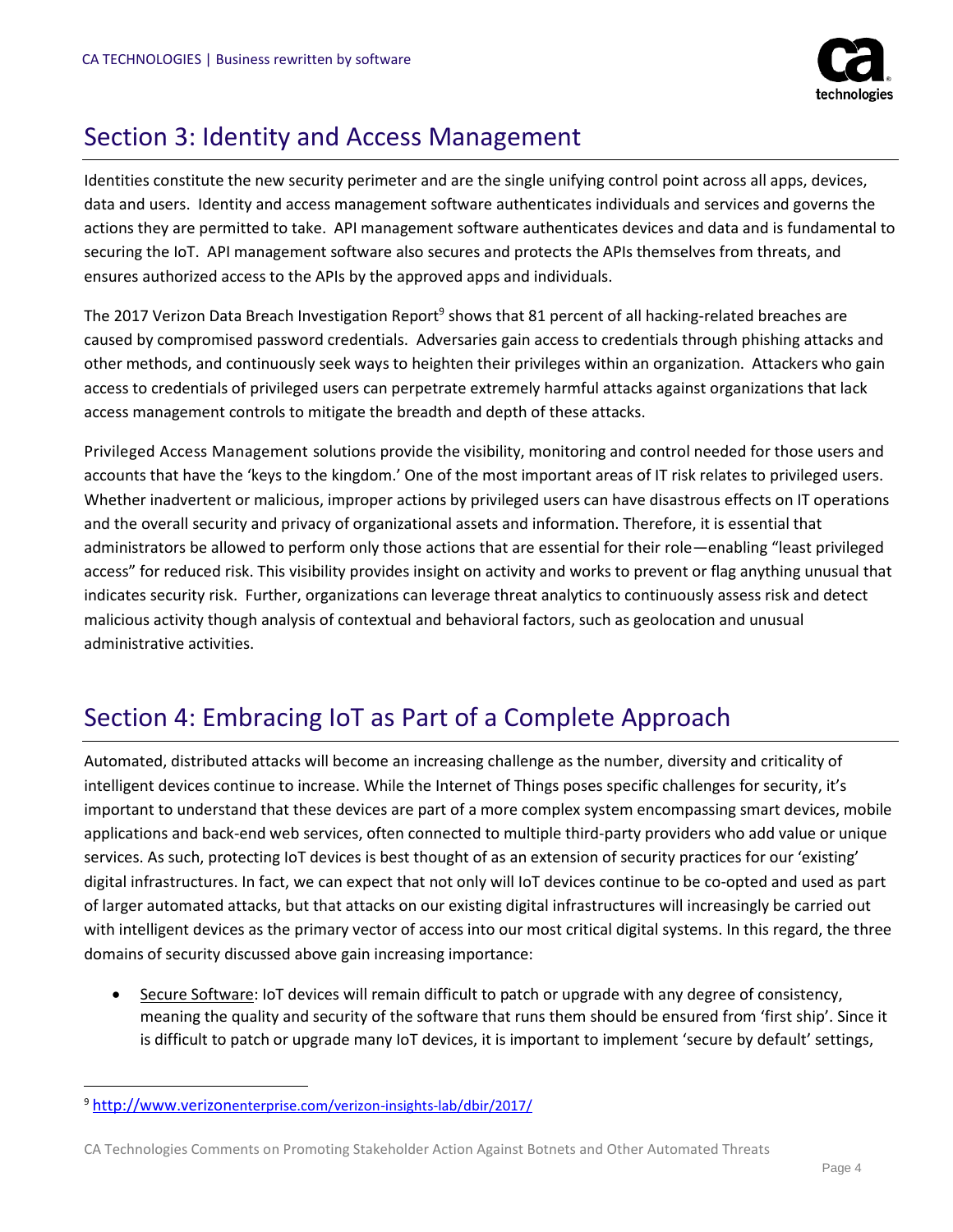

and for the devices to only include the components, features and protocols required to perform the tasks for which they are designed. Further, any IoT patch mechanism must have robust security to ensure it isn't hijacked by a malicious user, and used as a botnet. Finally, the back-end websites and mobile apps that support and run these intelligent devices must be resistant to exploits to ensure that the devices themselves are not compromised.

- Identity Management: As intelligent devices gain more capability and connectivity, especially through application of machine learning and similar techniques, it will become increasingly difficult to distinguish devices from human or connected systems. Thus, the ability to ensure controlled access to devices and through these devices to other systems becomes more essential; identities online will increasingly be machines, not people, and the ability to ensure trusted access to and by those machines must be part of any security strategy.
- API Management: These devices gain much of their value through their connected nature and the ability of companies to build ecosystems around their devices as Amazon is doing with its Alexa personal assistants. These ecosystems depend on powerful APIs to expose a dizzying array of functionality that third party companies can use to add new services and value to existing ecosystems such as Alexa. The security and robustness of those APIs must be maintained as they are a powerful tool for exploit if they are insecurely designed or deployed.

# Section 5: Security Gaps and Industry/Government Policy **Opportunities**

A key gap in effective information security, including security to prevent and mitigate distributed and automated attacks, are the competing incentives for rushing a new product or solution to market and for incorporating security into the development of software and devices. As a result, too many organizations fail to incorporate the security development best practices outlined earlier in this response.

The Department of Commerce can play a key role in promoting industry best practices for secure software and hardware development. SAFECode can serve as a key resource to the Department of Commerce in promoting these best practices. Industry stakeholders can develop their own software assurance processes, consistent with the SAFECode principles outlined above. However, industry should be expected to commit to following these practices.

Currently, there are ongoing standards development efforts to enable independent verification of software security assurance best practices, such as the emerging ISO/IEC 27034 standard.<sup>10</sup> However, these efforts generally apply to larger development organizations. CA Technologies recommends that NIST work with industry and other stakeholders to develop best practices for organizations that develop applications and devices with limited functionality. These practices can be applied by small and startup organizations that are looking to break into the market, and can include different levels of security controls and practices based on the functionality of the applications and devices they develop as well as the degree of risk they pose to broader networks and systems.

l

<sup>10</sup> <http://www.iso27001security.com/html/27034.html>

CA Technologies Comments on Promoting Stakeholder Action Against Botnets and Other Automated Threats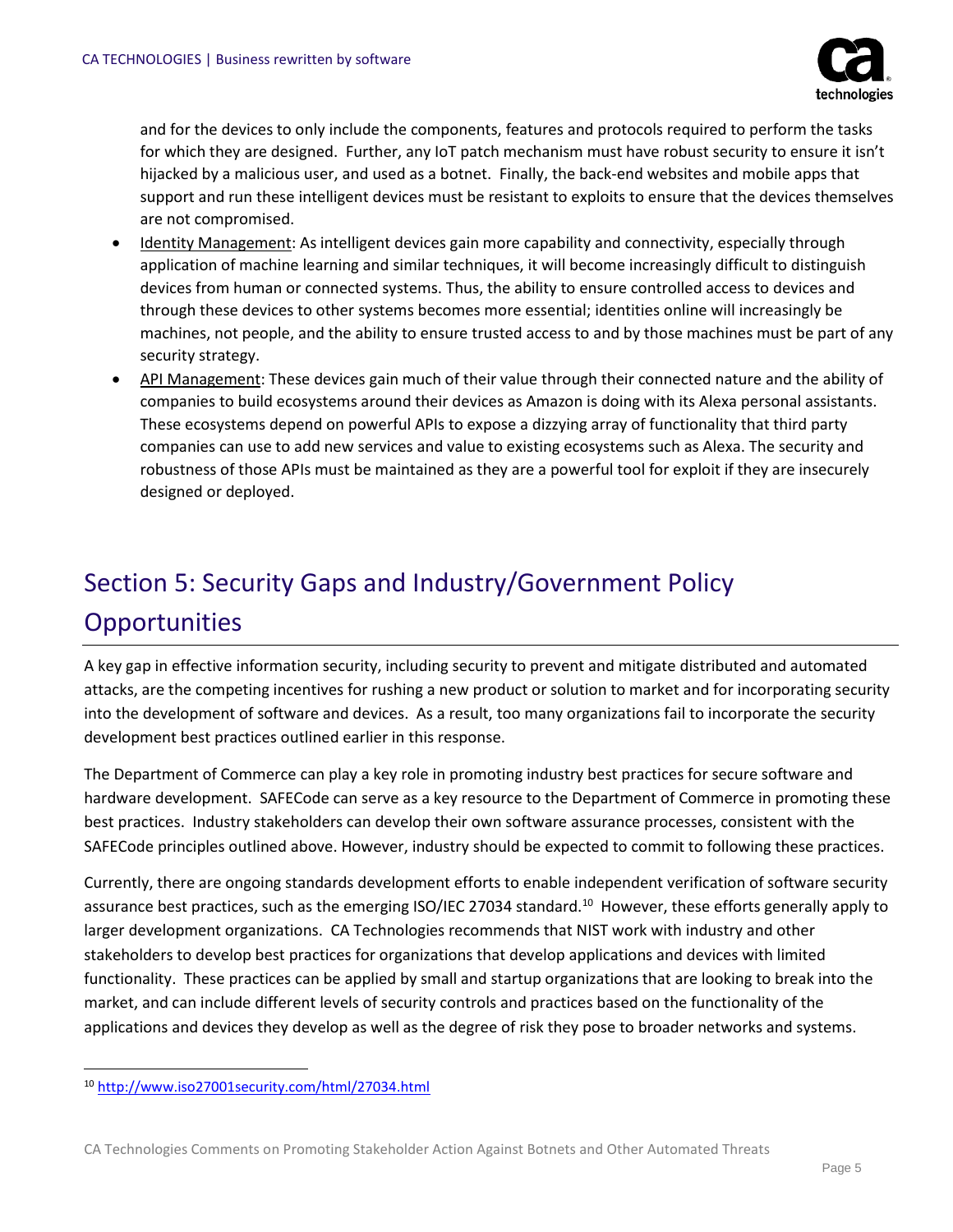

Public private partnerships, and stakeholder driven processes remain a strong means of developing effective best practices and approaches. CA believes the Federal government should continue to support the multi-stakeholder process, driven by the NTIA, on IoT Security Upgradability and Patching. <sup>11</sup> The NIST Cyber-Physical Systems Working Group<sup>12</sup> has also played a key role in developing IoT security guidance.

In addition, the IT Sector Coordinating Council, of which CA Technologies is an Executive Committee member, is working with the Department of Homeland Security, the General Services Administration, and the Department of Commerce to develop IoT security procurement guidance for Federal agency acquisition of IoT devices and services.

CA Technologies recommends that any government or policy guidance focused on prevention and mitigation of automated and distributed attacks recognize the wider information security ecosystem, including identity, application and transaction security. Along these lines, the guidance should incorporate authentication and access management best practices, including authentication of devices and access management for privileged users. The NIST Trusted Identities Group and the National Cybersecurity Center of Excellence can play key roles in this space.

On the regulatory side, there is significant risk that global governments and US Federal regulatory agencies will develop multiple, distinct and overlapping compliance regimes around security to prevent automated, distributed attacks, particularly with respect to IoT. This policy fragmentation can force organizations to dedicate scarce resources towards multiple compliance exercises and away from innovation and development, or can provide a disincentive to compete in certain markets, limiting competition.

The Department of Commerce can help lead inter-agency IoT security policy alignment initiatives, and can also work with global government partners to promote policy alignment, tied to international, consensus standards, where possible. The NIST Cybersecurity Framework development process serves as an excellent model for this work.

#### Conclusion

 $\overline{\phantom{a}}$ 

Automated and distributed attacks have increased significantly in recent years, both in terms of scope and destructive capabilities. While there are a range of technologies and solutions available to combat these threats, prevention remains the best way to limit their damage. Software hygiene and secure software and hardware development practices are paramount in addressing this challenge. However, mitigation of IoT-based attacks remains critical as well. API security and authentication and access management are key components to improving the security of the broader IoT ecosystem.

Industry forums such as SAFECode, and public private partnerships including NIST and NTIA multi-stakeholder processes, can provide actionable guidance and best practices to further reduce the impacts of these threats.

Deploying state of the art technologies, and promoting the use of these best practices, especially among smaller organizations, will strengthen our resiliency against automated and distributed attacks. CA Technologies welcomes

<sup>11</sup> <https://www.ntia.doc.gov/other-publication/2016/multistakeholder-process-iot-security>

<sup>12</sup> <https://www.nist.gov/el/cyber-physical-systems>